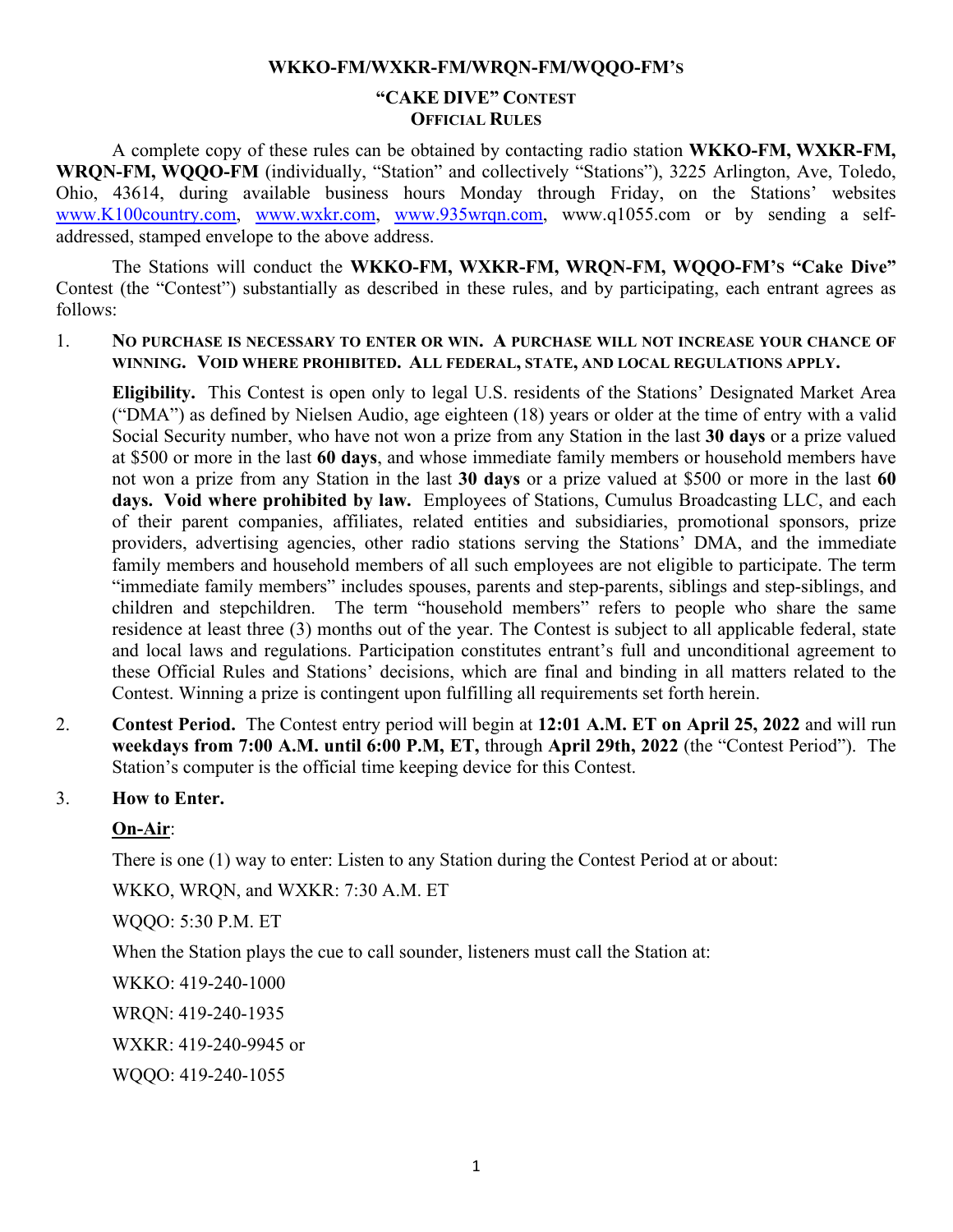Caller ten (10) to the WKKO, WQQO, AND WXKR, Caller nine (9) to WRQN as determined by the Station in its sole discretion, will be eligible to win a qualifying prize and be the qualifier for a chance to win a grand prize after providing the Station the winning listener's name and phone number, subject to verification and compliance with these Contest Rules. All entries may be played on the air. Time Delay Between Over-the-Air Analog Signal and Internet Broadcast: Due to the time delay that exists between the Station's analog over-the-air signal and the Station's online webcast, listeners who listen to the Station online may hear the cue to call later than listeners listening to the Station's analog over-the-air signal. As a result, the odds of an online listener entering this Contest on-air may be diminished. Station's decisions as to the administration and operation of the Contest and the selection of the potential winners are final and binding in all matters related to the Contest. Failure to verify winner's eligibility may result in disqualification and forfeiture of the prize. Unclaimed prizes may not be awarded.

4. **Grand Prize Winner Selection.** All qualifiers will need to bring a current, valid government issued photo ID to check in at The Toledo Farmers Market, 525 Market Street, Toledo, Ohio 43604 starting at 9:00 A.M. ET but no later than 10:00 A.M. ET on Saturday, May 7th, 2022. The contesting for the grand prize will start at 10:15 A.M., ET.

All present qualifiers will be given a cake, then the qualifiers will "dive" into their cake. If they find a fake diamond in their cake, they are the grand prize winner. UNDER NO CIRCUMSTANCES WILL A QUALIFIER BE ABLE TO HAVE A SUBSTITUION OR A PROXY BEFORE OR DURING THE GIVEAWAY PROCESS. QUALIFIERS MUST CHECK-IN AND REMAIN PRESENT THROUGHOUT THE DURATION OF THE GRAND PRIZE EVENT. FAILURE TO CHECK $\square$ IN BY 10:00 P.M. AND/OR FAILURE TO PRESENT A CURRENT, VALID GOVERNMENT ISSUED PHOTO ID, WILL LEAD TO IMMEDIATE DISQUALIFICATION AND AT THAT TIME THE QUALIFIER WILL NO LONGER BE ELIGIBLE TO WIN THE GRAND PRIZE. Station's decisions as to the administration and operation of the Contest and the selection of the potential winner are final and binding in all matters related to the Contest. Failure to respond to the initial verification contact within three (3) days of notification or failure to claim the prize within three (3) days of verification as a winner will result in disqualification and forfeiture of the prize.

- 5. **Verification of Potential Winner.** THE ELIGIBILITY OF ALL POTENTIAL CONTEST WINNERS IS SUBJECT TO VERIFICATION BY STATION WHOSE DECISIONS ARE FINAL AND BINDING IN ALL MATTERS RELATED TO THE CONTEST. The potential winner must continue to comply with all terms and conditions of these Official Rules and winning is contingent upon fulfilling all requirements. The potential winner may be notified by email and/or telephone call after the date of random drawing and/or winner determination. The potential winner will be required to sign and return to Station, within three  $(3)$  days of the date notice is sent, an affidavit of eligibility and a liability/publicity release (except where prohibited) to claim the prize, if applicable. A winner who returns the affidavit of eligibility and liability/publicity release will be deemed to have accepted the contest prize and thereafter will not be permitted to rescind their acceptance of the prize and/or return the prize. If a potential winner cannot be contacted, fails to sign and return the affidavit of eligibility and/or the liability/publicity release within the required time period (if applicable), or if the prize or prize notification is returned as undeliverable, potential winner forfeits prize. In the event that the potential winner of a prize is disqualified for any reason, Station may award the applicable prize to an alternate winner by random drawing from among all remaining eligible entries. Unclaimed prizes may not be awarded.
- 6. **Prizes. Twenty (20) Qualifying Prizes will be awarded in this Contest.** Each Qualifier will receive the following: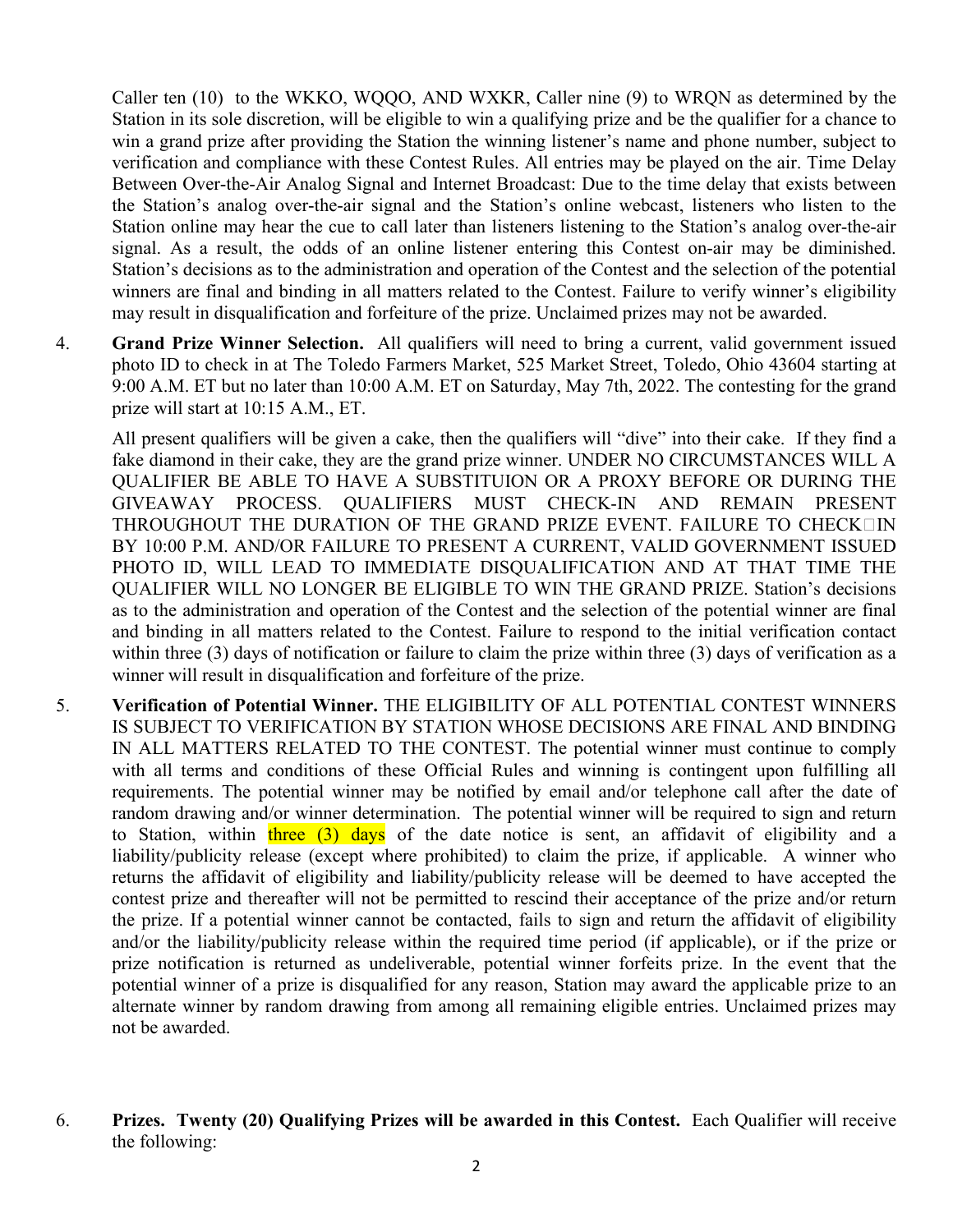One (1) Fifty (\$50) dollar gift card from Alan Miller Jewelers.

# **The approximate retail value ("ARV") of each qualifying prize is Fifty Dollars (\$50)**

**One (1) Grand Prize will be awarded in this contest.** The Grand Prize Winner will receive the following:

(a) One (1) one-hundred-dollar (\$100) dollar gift card from Old Bag of Nails.

(b) One (1) 1 carat total weight, diamond pendant. ARV – two thousand dollars (\$2000)

## **ARV of the Grand Prize is Two thousand one hundred dollars (\$2100).**

## **TOTAL ARV OF GRAND CONTEST PRIZES AND QUALIFYING PRIZES IS: Three thousand one hundred dollars (\$3,100)**

- 7. **Entry Conditions and Release.** By entering, each entrant agrees to: (a) comply with and be bound by these Official Rules and the decisions of the Stations and Sponsor(s), which are binding and final in all matters relating to this Contest; (b) release and hold harmless Stations, Sponsor(s), Cumulus Media New Holdings Inc., and each of their affiliated companies, participating sponsors, the prize suppliers and any other organizations responsible for sponsoring, fulfilling, administering, advertising or promoting the Contest, and each of their respective past and present officers, directors, employees, agents and representatives (collectively, the "Released Parties") from and against any and all claims, expenses, and liability, including but not limited to negligence and damages of any kind to persons and property, including but not limited to invasion of privacy (under appropriation, intrusion, public disclosure of private facts, false light in the public eye or other legal theory), defamation, slander, libel, violation of right of publicity, infringement of trademark, copyright or other intellectual property rights, property damage, or death or personal injury arising out of or relating to a entrant's entry, creation of an entry or submission of an entry, participation in the Contest, acceptance or use or misuse of prize (including any travel or activity related thereto) and/or the broadcast, exploitation or use of entry; and (c) indemnify, defend and hold harmless the Released Parties from and against any and all claims, expenses, and liabilities (including reasonable attorneys' fees) arising out of or relating to an entrant's participation in the Contest and/or entrant's acceptance, use, non-use or misuse of the prize.
- 8. **Publicity.** Participation in the Contest constitutes entrant's consent to use by the Station and its agent of entrant's name, likeness, photograph, voice, opinions, entry, and/or biographical information (including hometown and state) for promotional purposes in any media, worldwide, without further payment or consideration, unless otherwise prohibited by law.
- 9. **Taxes.** All State, Local, Federal and/or other taxes, duties, tariffs, title fees, licensing fees, or other fees for prizes awarded become the sole responsibility of the winner. All those who win a prize or prizes valued \$600 or more in any given year will be issued an IRS Form 1099 to report their winnings.
- 10. **General Conditions.** Station reserves the right to cancel, suspend and/or modify the Contest, or any part of it, if any fraud, technical failures or any other factor beyond Station's reasonable control impairs the integrity or proper functioning of the Contest, as determined by Station in its sole discretion. Station reserves the right in its sole discretion to disqualify any individual it finds to be tampering with the entry process or the operation of the Contest or to be acting in violation of these Official Rules or acting in an unsportsmanlike or disruptive manner. Any attempt by any person to deliberately undermine the legitimate operation of the Contest may be a violation of criminal and civil law, and should such an attempt be made, Station reserves the right to seek damages from any such person to the fullest extent permitted by law. Station's failure to enforce any term of these Official Rules shall not constitute a waiver of that provision.
- 11. **Limitations of Liability.** The Released Parties are not responsible for: (a) any incorrect or inaccurate information, whether caused by Station, Sponsor(s), entrants, printing errors or by any of the equipment